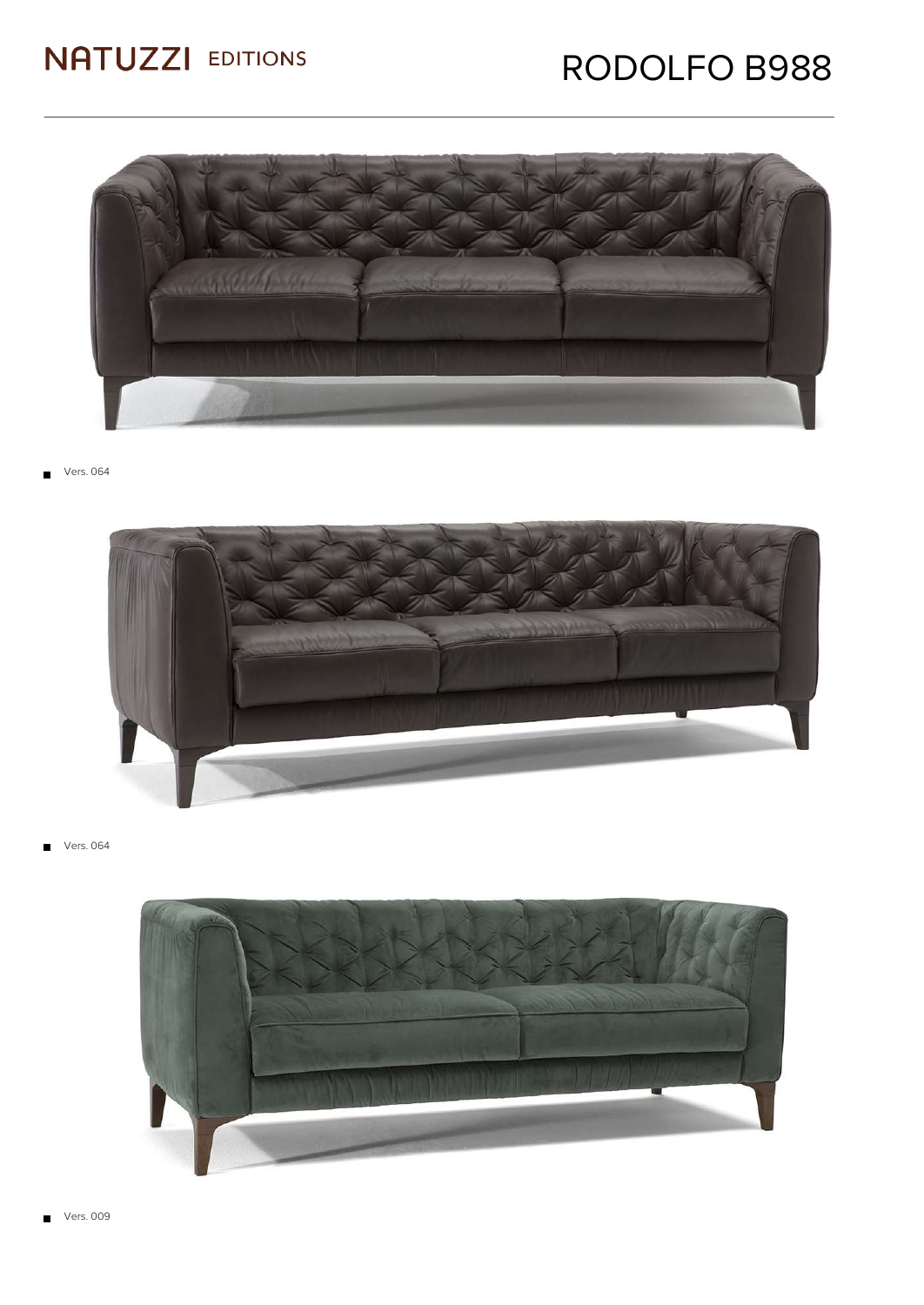# RODOLFO B988

#### **SCHEMATICS**









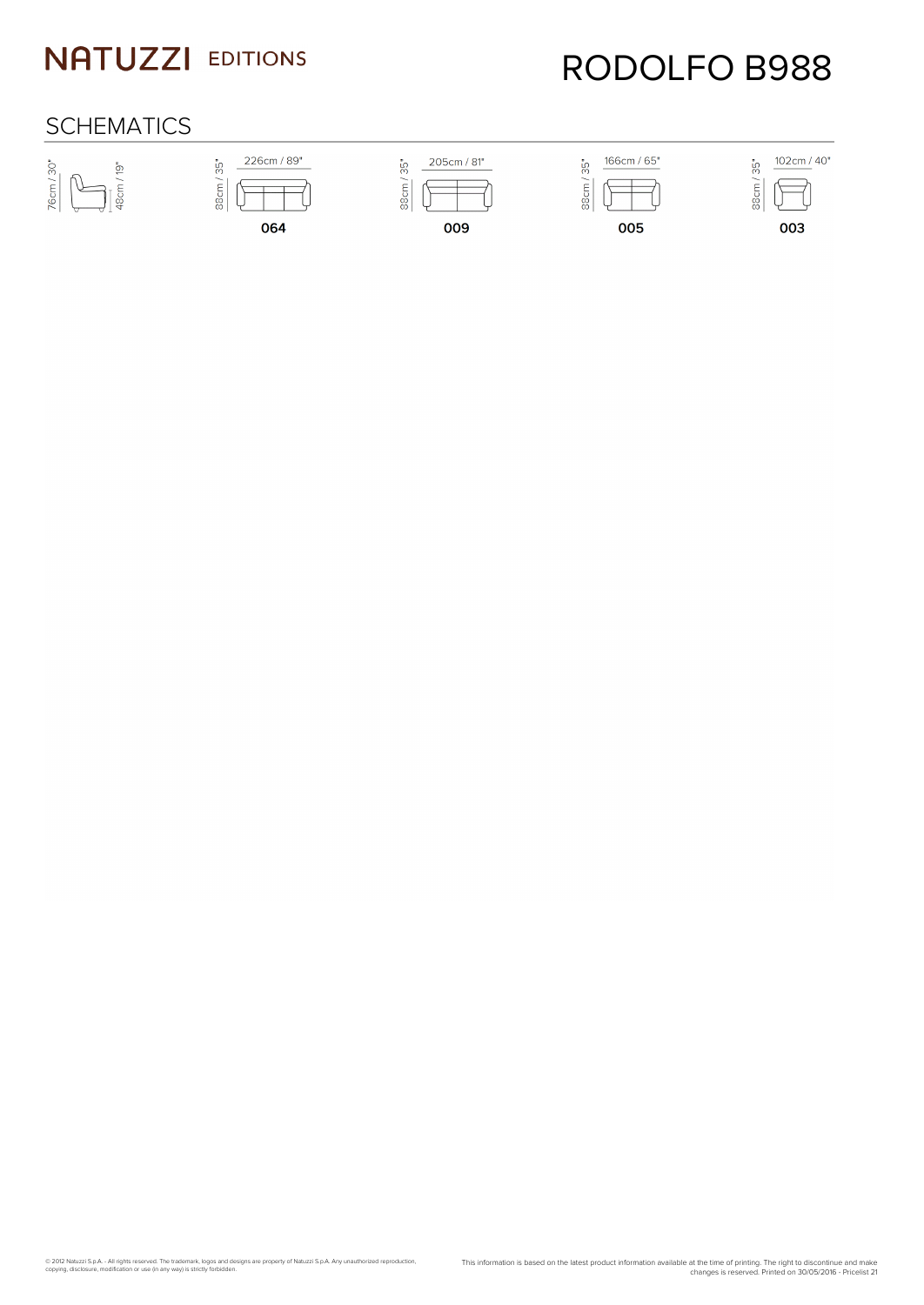#### TECHNICAL INFORMATION

| 13     | <b>COVERING</b> | Leather<br>$\overline{\vee}$                    | Soft Cover<br>∨                               |                                                               |              |                                               |
|--------|-----------------|-------------------------------------------------|-----------------------------------------------|---------------------------------------------------------------|--------------|-----------------------------------------------|
| Ġ      | <b>LEGS</b>     | Wood<br>$\boxed{\checkmark}$                    | Metal                                         | Plastic                                                       | Castors      | Upholstered                                   |
|        | <b>FILLING</b>  | Arms                                            | Fiber<br>Foam<br>Feather/Fiber Mix<br>Feather | Fiber<br>Seat cushion<br>Foam<br>Feather/Fiber Mix<br>Feather | Back cushion | Fiber<br>Foam<br>Feather/Fiber Mix<br>Feather |
|        | <b>COMFORT</b>  | <b>Standard Comfort</b><br>$\boxed{\checkmark}$ | Firm Comfort                                  |                                                               |              |                                               |
| $\ast$ | <b>FUNCTION</b> | Bed                                             | Electric motion                               | Motion                                                        | Recliner     | Sliding                                       |
|        | <b>OPTIONS</b>  | <b>Nails</b>                                    | Removable                                     | <b>Contrast Stitching</b>                                     |              |                                               |

#### NOTES

- All arms, back and seat surfaces are covered in Top Grain.
- Loose Seat Cushion (the seat cushions of the model are not fixed to the frame)  $\bullet$
- Tight Back Cushion (the back cushions of the models are fixed to the frame)  $\bullet$
- Wood Frame  $\bullet$
- Without Feet Assembled (the feet will be in a bag inside the package)  $\bullet$
- Plastic Wrap (the model will be wrapped in a plastic bag)  $\bullet$
- Feet available in wood finishings 09 (Walnut) / 18 (Wengè)  $\bullet$
- Feet height 17,0 cm  $\bullet$